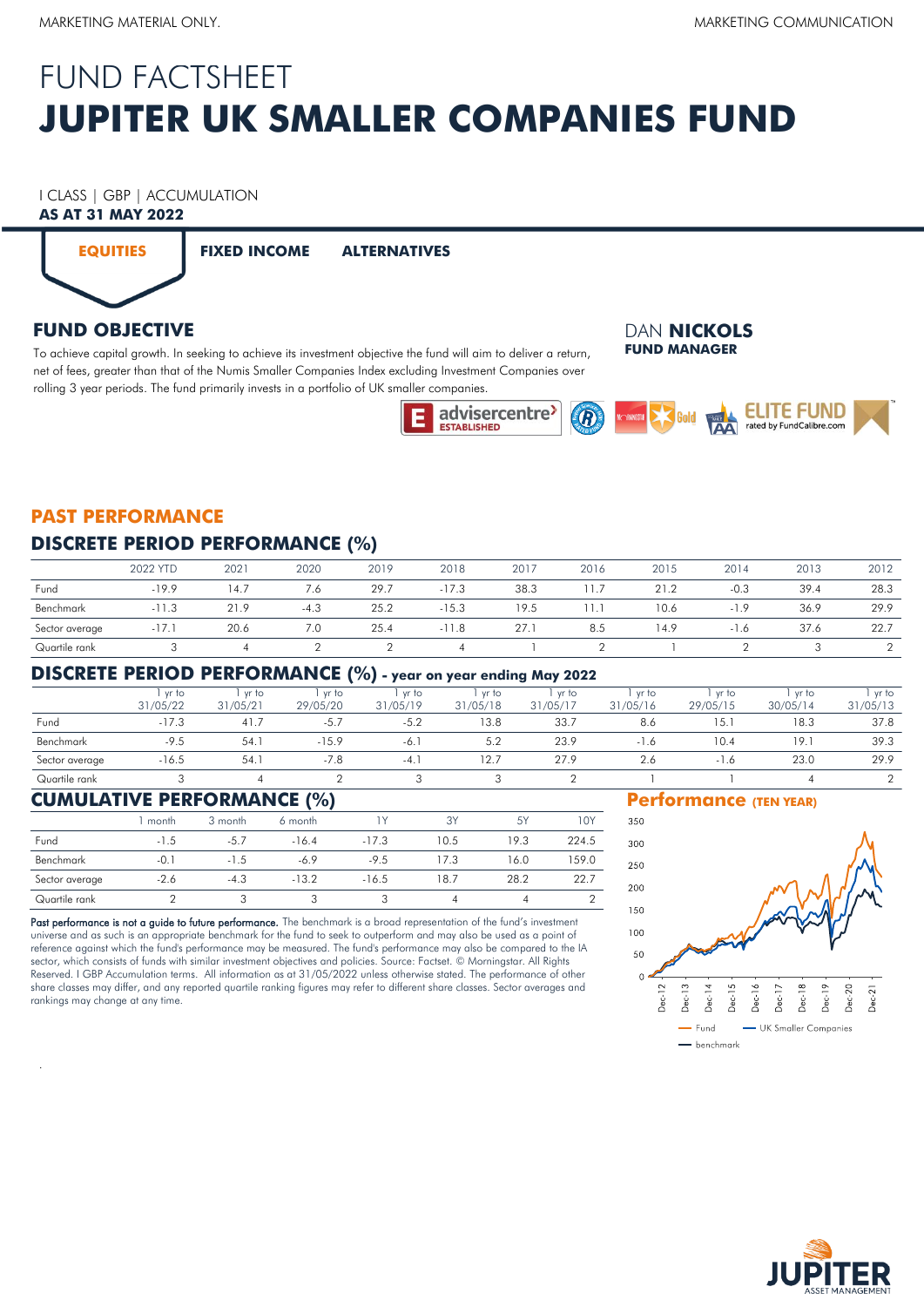| OSB GROUP PLC                        | 4.2 |
|--------------------------------------|-----|
| <b>STARLING BANK</b>                 | 32  |
| <b>GAMMA COMMUNICATIONS PLC</b>      | 3.1 |
| SMART METERING SYSTEMS PLC           | 2.8 |
| ALPHA FX GROUP PLC                   | 25  |
| <b>JET2 PLC</b>                      | 2.5 |
| CHEMRING GROUP PLC                   | 2.4 |
| <b>CHRYSALIS INVESTMENTS LIMITED</b> | 23  |
| SERCO GROUP PLC                      | 2.3 |
| <b>HELICAL PLC</b>                   | 23  |

#### **TOP 10 STOCKS (%) INDUSTRY BREAKDOWN (%)**



Please note due to rounding of figures they may not add up to 100%.

# **FUND AND SHARE CLASS INFORMATION**

| Share class             |                                                                 |
|-------------------------|-----------------------------------------------------------------|
| Umbrella                | Jupiter Investment Management Series I                          |
| Share class launch date | 1 July 2011                                                     |
| Fund launch date        | 9 February 2001                                                 |
| Domicile                | United Kingdom                                                  |
| Share class currency    | GBP                                                             |
| Benchmark               | Numis Smaller Companies Index ex<br><b>Investment Companies</b> |
| IA sector               | UK Smaller Companies                                            |
| Legal structure         | OEIC.                                                           |
| Accounting date         | 31/07                                                           |
| Valuation point         | 12.00pm (UK time) on each Valuation<br>Day                      |
| Dealing frequency       | Daily                                                           |
| ISA eligible            | Yes                                                             |
| Settlement period       | $T+4$                                                           |
| Fund Size               | £937.6m                                                         |

| Number of Holdings                 | 70             |
|------------------------------------|----------------|
| <b>ISIN</b>                        | GB00B1XG9599   |
| Sedol                              | <b>B1XG959</b> |
| Initial charge                     | 0.00%          |
| Fixed annual charge                | 1.03%          |
| Historic yield (as at 30 May 2022) | 0.18%          |
| Minimum investment lump sum        | GBP 1,000,000  |

# **RISK AND REWARD PROFILE**

| Typically lower rewards<br>Lower Risk |  | Typically higher rewards | Higher Risk |  |  |
|---------------------------------------|--|--------------------------|-------------|--|--|
|                                       |  |                          |             |  |  |

#### Synthetic Risk Reward Indicator (SRRI):

The SRRI is based on past data, may change over time and may not be a reliable indication of the future risk profile of the fund. The lowest category does not mean 'no risk'. Please see the KIID for further information.

Investment risk - there is no quarantee that the Fund will achieve its objective. A capital loss of some or all of the amount invested may occur.

Geographic concentration risk - a fall in the UK market may have a significant impact on the value of the Fund because it primarily invests in this market. Company shares (i.e. equities) risk - the value of Company shares (i.e. equities) and similar investments may go down as well as up in response to the performance of individual companies and can be affected by daily stock market movements and general market conditions. Other influential factors include political, economic news, company earnings and significant corporate events.

Smaller companies risk - smaller companies are subject to greater risk and reward potential. Investments may be volatile or difficult to buy or sell.

Liquidity risk - some investments including those in unlisted companies may be hard to value or sell at a desired time and price. In extreme circumstances this may affect the Fund's ability to meet redemption requests upon demand.

Currency risk - the Fund can be exposed to different currencies. The value of your shares may rise and fall as a result of exchange rate movements.

Derivative risk - the Fund may use derivatives to reduce costs and/or the overall risk of the Fund (i.e. Efficient Portfolio Management (EPM)). Derivatives involve a level of risk, however, for EPM they should not increase the overall riskiness of the Fund. Derivatives also involve counterparty risk where the institutions acting as counterparty to derivatives may not meet their contractual obligations.

For a more detailed explanation of risks, please refer to the "Risk Factors" section of the prospectus.

#### **OTHER INFORMATION**

Past performance is not a guide to future performance and may not be repeated. Investment involves risk. The value of investments and the income from them may go down as well as up and investors may not get back the amount originally invested. Because of this, an investor is not certain to make a profit on an investment and may lose money. Exchange rate changes may cause the value of overseas investments to rise or fall.

• The net asset value of the Fund may have high volatility due to the nature of the asset class invested.

Your attention is drawn to the stated investment policy which is set out in the Fund's prospectus.

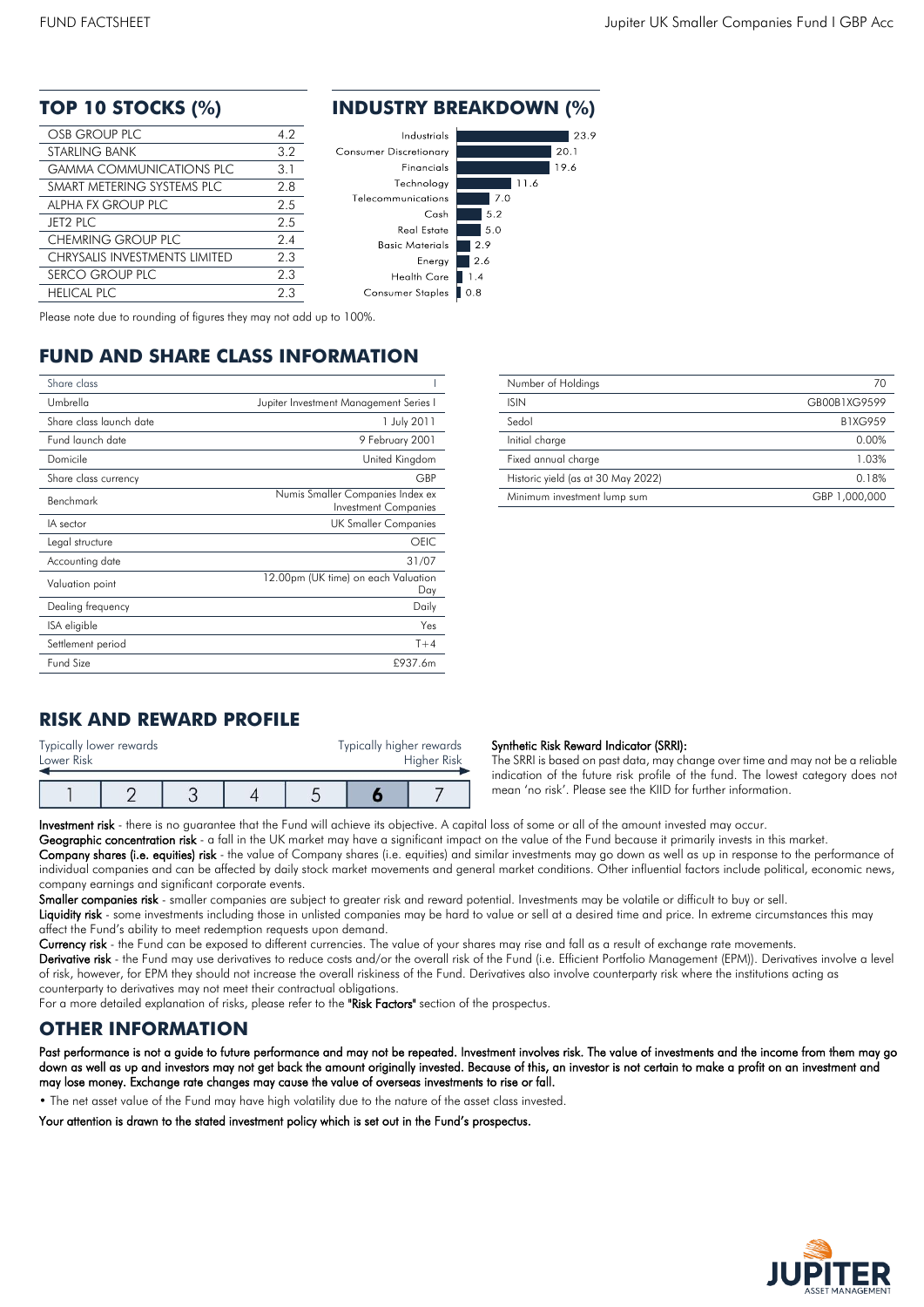**ONLINE:** [www.jupiteram.com](http://www.jupiteram.com/) Download fund data and read investment updates from this fund manager at

**INVESTOR SERVICES:** +44-0808 169 9872 Calls may be monitored and recorded

**Jupiter Investment Management Limited** PO Box 12892, Dunmow, CM6 9DL

On the 15 February 2021, the Merian UK Smaller Companies Fund changed its name to the Jupiter UK Smaller Companies Fund This communication is issued by Jupiter Investment Management Limited, The Zig Zag Building, 70 Victoria Street, London, SW1E 6SQ, United Kingdom. Jupiter Investment Management Limited is registered in England and Wales (number: 02949554) and is authorised and regulated by the Financial Conduct Authority (FRN: 171847). The Jupiter UK Smaller Companies Fund (the "Fund") is a sub-fund of Jupiter Investment Management Series I (an investment company with variable capital incorporated in England and Wales) and is authorised by the Financial Conduct Authority. The Fund can be distributed to the public in the United Kingdom. Jupiter uses all reasonable skill and care in compiling the information in this communication which is accurate only on the date of this communication. You should not rely upon the information in this communication in making investment decisions. Nothing in this communication constitutes advice or personal recommendation. An investor should read the Key Investor Information Document(s) ("KIID") before investing in the Fund. The KIID and the prospectus can be obtained from www.jupiteram.com in English and other required languages. The Morningstar Analyst RatingTM is not a credit or risk rating. It is a subjective evaluation performed by Morningstar's manager research group, which consists of various Morningstar, Inc. subsidiaries ("Manager Research Group"). In the United States, that subsidiary is Morningstar Research Services LLC, which is registered with and governed by the U.S. Securities and Exchange Commission. The Manager Research Group evaluates funds based on five key pillars, which are process, performance, people, parent, and price. The Manager Research Group uses this five-pillar evaluation to determine how they believe funds are likely to perform relative to a benchmark over the long term on a risk adjusted basis. They consider quantitative and qualitative factors in their research. For actively managed strategies, people and process each receive a 45% weighting in their analysis, while parent receives a 10% weighting. For passive strategies, process receives an 80% weighting, while people and parent each receive a 10% weighting. For both active and passive strategies, performance has no explicit weight as it is incorporated into the analysis of people and process; price at the share-class level (where applicable) is directly subtracted from anexpected gross alpha estimate derived from the analysis of the other pillars. The impact of the weighted pillar scores for people, process and parent on the final Analyst Rating is further modified by a measure of the dispersion of historical alphas among relevant peers. For certain peer groups where standard benchmarking is not applicable, primarily peer groups of funds using alternative investment strategies, the modification by alpha dispersion is not used. The Analyst Rating scale is Gold, Silver, Bronze, Neutral, and Negative. For active funds, a Morningstar Analyst Rating of Gold, Silver, or Bronze reflects the Manager Research Group's expectation that an active fund will be able to deliver positive alpha net of fees relative to the standard benchmark index assigned to the Morningstar category. The level of the rating relates to the level of expected positive net alpha relative to Morningstar category peers for active funds. For certain peer groups where standard benchmarking is not applicable, primarily peer groups of funds using alternative investment strategies, a Morningstar Analyst Rating of Gold, Silver, or Bronze reflects the Manager Research Group's expectation that a fund will deliver a weighted pillar score above a predetermined threshold within its peer group. Analyst Ratings ultimately reflect the Manager Research Group's overall assessment, are overseen by an Analyst Rating Committee, and are continuously monitored and reevaluated at least every 14 months. For more detailed information about Morningstar's Analyst Rating, including its methodology, please go to https://shareholders.morningstar.com/investor-relations/governance/Compliance--Disclosure/default.aspx. The Morningstar Analyst Rating (i) should not be used as the sole basis in evaluating a fund, (ii) involves unknown risks and uncertainties which may cause the Manager Research Group's expectations not to occur or to differ significantly from **what they expected, and (iii) should not be considered an offer or solicitation to buy or sell the fund. © 2022 Morningstar, Inc. All rights reserved. The information contained** herein: (1) is proprietary to Morningstar and/or its content providers; (2) may not be copied or distributed; and (3) is not warranted to be accurate, complete, or timely. Neither Morningstar nor its content providers are responsible for any damages or losses arising from any use of this information. Past performance is no guarantee of future results.

The Ongoing Charges Figure (OCF) is based on fees and expenses over the 12 months prior to the most recent KIID (for Ireland domiciled funds) or annual report and accounts (for Luxembourg domiciled funds). It includes the Annual Management Charge and aggregate operating fees chargeable to the Fund, which are used to pay running costs including marketing and distribution. The OCF excludes the costs of buying or selling assets for the Fund (unless those assets are shares of another fund). An initial charge may apply when purchasing a fund. Overall, these charges reduce the potential growth and return on your investment. They may increase or decrease as a result of currency and exchange rate fluctuations. The charges shown represents the maximum charges and in some cases you may pay less. You can find out your actual charges from your financial adviser or distributor. You can learn more about charges in the Fund's Prospectus/Scheme Particulars. The historic yield reflects distributions paid or declared over the past twelve months as a percentage of the mid market share price as at the date shown. It does not include any initial charge and investors may be subject to tax on their distributions. Historic yield figures are as at the last day of the month and are not a guide or guarantee for the expected level of distributions to be received. The yield may fluctuate significantly during times of extreme market and economic volatility.